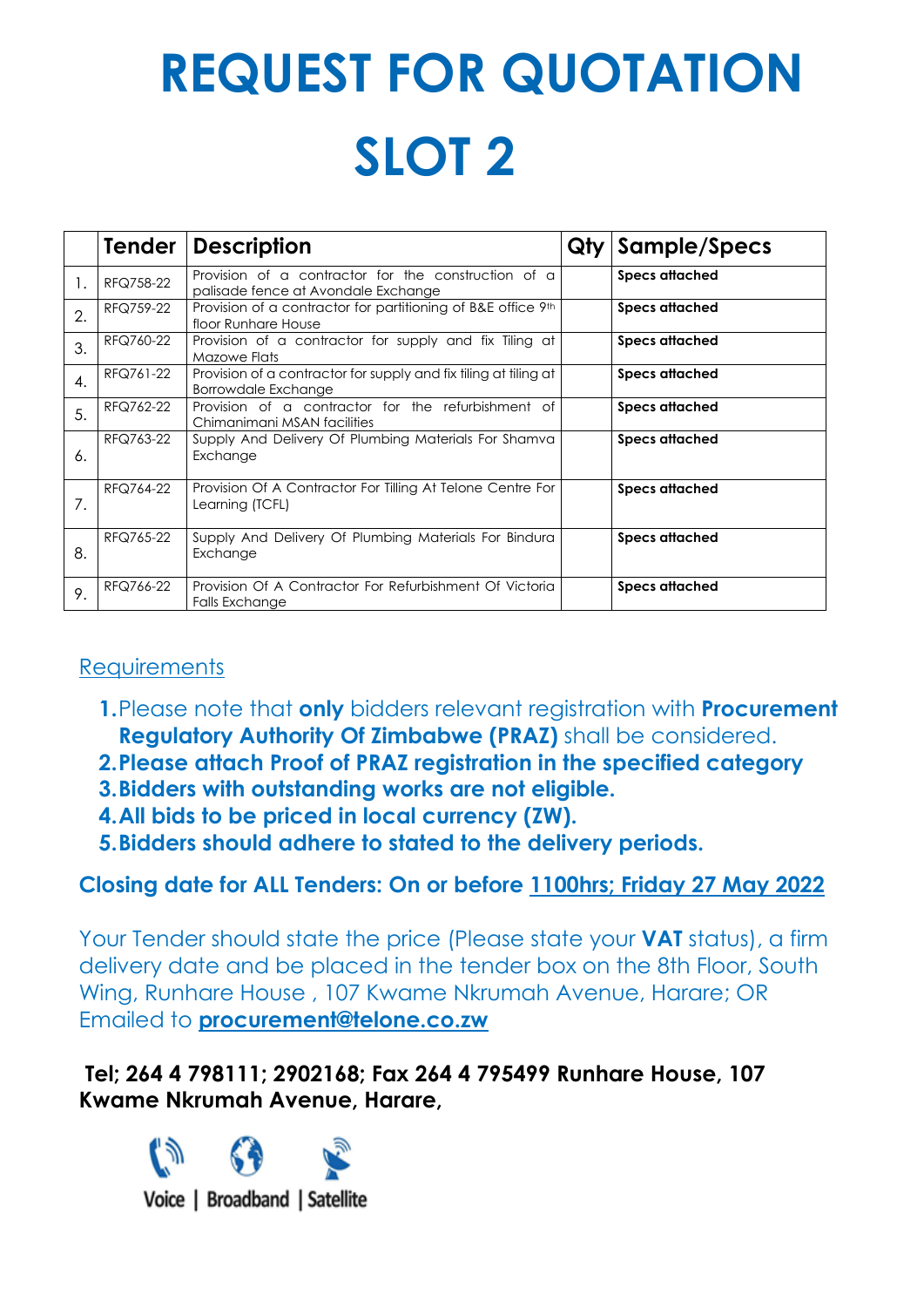

#### **RFQ758-22 PROVISION OF A CONTRACTOR FOR THE CONSTRUCTION OF PALISADE FENCE AT AVONDALE**

| <b>Item</b>    | <b>Description</b>                                                                                                                                                                                                                                                                                   | Unit | Quantity       | Unit<br>price | <b>Total</b> |  |
|----------------|------------------------------------------------------------------------------------------------------------------------------------------------------------------------------------------------------------------------------------------------------------------------------------------------------|------|----------------|---------------|--------------|--|
|                | <b>SUPPLY AND FIX</b><br><b>STEEL SCREEN INSTALLATION</b>                                                                                                                                                                                                                                            |      |                |               |              |  |
| $\overline{A}$ | Carefully remove existing<br>precast panel wall and stack<br>at back yard of TelOne<br>Avondale premises, 2.4m<br>height                                                                                                                                                                             | m    | 80             |               |              |  |
| B              | Install mild steel screen fence<br>as per attached cross section<br>drawing constructed of<br>square tubes 35x 35x1.2m<br>pickets, 40 x 40 x 1.5mm rails<br>and 100x100x 2mm posts cast<br>in concrete. Hieght from<br>groundlevel to be 2100mm.<br>Please note all dimensions are<br>in millimetres | m    | 80             |               |              |  |
| $\mathsf{C}$   | 5000mm x 2100mm high<br>sliding steel screen gate with<br>pedestrian gate, spiked at<br>the top (as per steel fence<br>members) and painted                                                                                                                                                          | No.  | $\overline{2}$ |               |              |  |
| D              | Paint<br>Prime, undercoat and paint<br>steel screen fence and gates<br>with TelOne colours<br>Subtotal<br>Preliminary and General<br>Subtotal<br><b>VAT</b>                                                                                                                                          | Item |                |               |              |  |
|                | Total                                                                                                                                                                                                                                                                                                |      |                |               |              |  |

#### **RFQ759-22 PROVISION OF A CONTRACTOR FOR PARTITIONING OF B&E OFFICE 9TH FLOOR**

| Item $ $ | Description           | Qty | Unit | Unit<br>Price | Total<br>Price |
|----------|-----------------------|-----|------|---------------|----------------|
|          | <b>Fix And Supply</b> |     |      |               |                |

| A           | Carefully remove existing suspended ceiling including grid.                                                                                                                                                                                                                                                             | 18   | sqm |  |
|-------------|-------------------------------------------------------------------------------------------------------------------------------------------------------------------------------------------------------------------------------------------------------------------------------------------------------------------------|------|-----|--|
| B           | Erect full height partition of vinyl (desert sand) clad bison<br>board on natural iodised aluminum H framing. The partition is<br>to be of board 900mm high from floor and 1842mm high 6mm<br>clear glass from top of board to ceiling level. Full partition<br>height is 2742mm. Partition total length is 6000mm,     | 16.5 | sqm |  |
| $\mathbf C$ | Build-in aluminium single door size 813mm wide x 2100mm high into<br>the front partition. Doors to be complete with locking system and<br>door stops                                                                                                                                                                    | 2    | ea  |  |
| D           | Erect half height partition of vinyl (desert sand) clad bison board 2.2<br>on natural iodised aluminum H framing. The partition is to be of<br>board 900mm high from floor and 1100mm high 6mm clear glass<br>from top of board to ceiling level. Full partition height is 2000mm.<br>Partition total length is 4380mm, |      | sqm |  |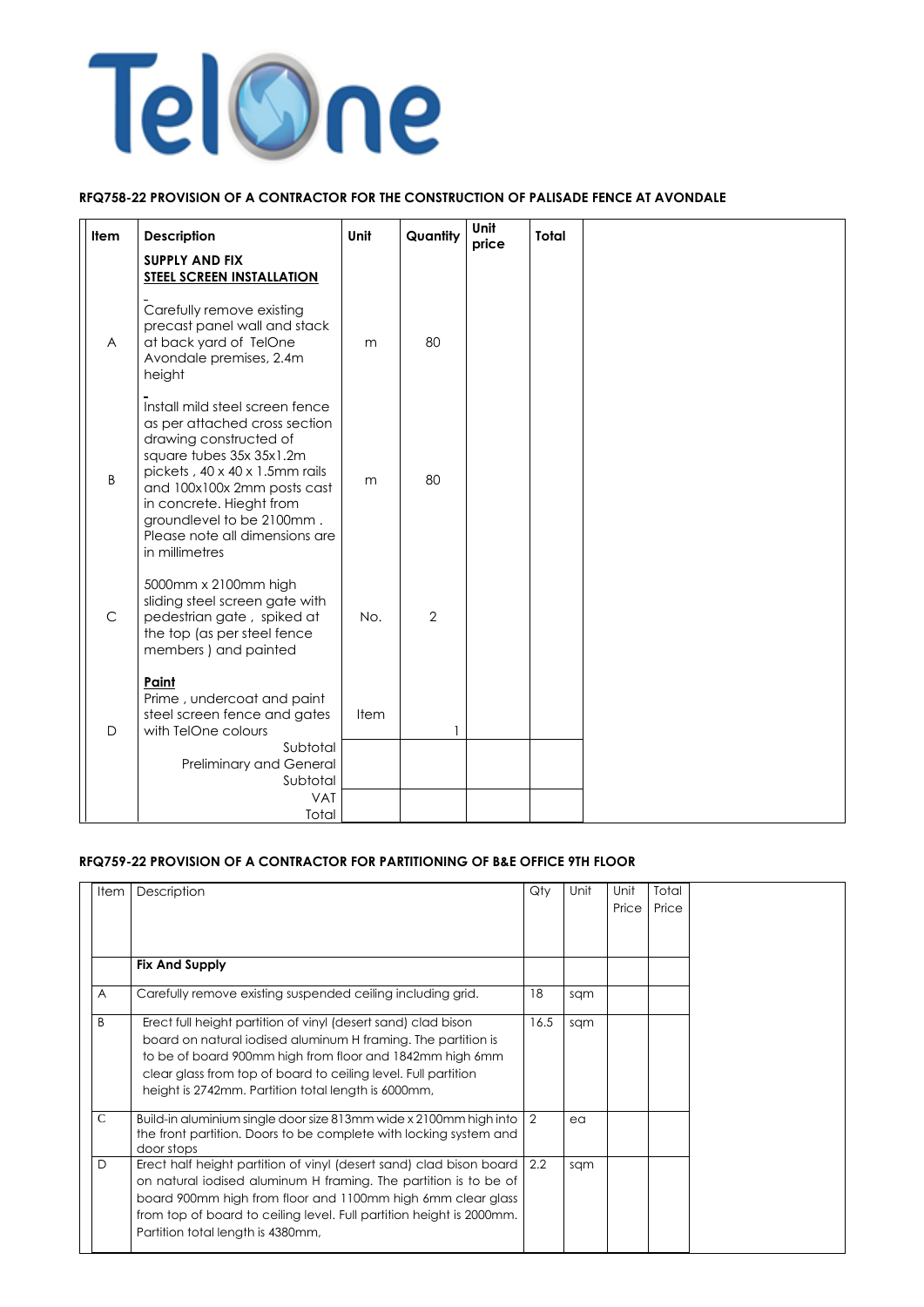|  | Install new suspended ceiling at appropriate height for window<br>openings and normal office use with exposed white steel grid<br>and 1500 x 550 acoustic ceiling tiles (Armstrong or similar) for<br>accommodating the ventilation ductwork, and other building<br>systems (e.g. sprinkler system, lighting, etc.) for each office and<br>usable area in accordance with approved standards. | 18 | sqm   |  |  |  |
|--|-----------------------------------------------------------------------------------------------------------------------------------------------------------------------------------------------------------------------------------------------------------------------------------------------------------------------------------------------------------------------------------------------|----|-------|--|--|--|
|  | Housekeeping and cleaning                                                                                                                                                                                                                                                                                                                                                                     |    | ltem. |  |  |  |

#### **RFQ760-22 PROVISION OF A CONTRACTOR FOR SUPPLY AND FIX MAZOWE TILING**

|          | Description                              | Qty | Unit    |
|----------|------------------------------------------|-----|---------|
|          |                                          |     |         |
| IA       | Prepare floors to receive floor tiles    |     | 190 sqm |
|          |                                          |     |         |
| <b>B</b> | Prepare walls to receive wall tiles      |     | 40 sqm  |
|          | Install new floor tiles cream ,600mm *   |     |         |
|          |                                          |     |         |
| C        | 600mm                                    |     | 190 sqm |
|          | Install new walltiles white, 150mm*      |     |         |
| ID       | 300mm                                    |     | 40 sqm  |
|          | Touch up and clean the place and         |     |         |
|          | dispose rubble off site at an authorised |     |         |
| IE       | place                                    |     | 1  item |

#### **RFQ761-22 PROVISION OF A CONTRACTOR FOR SUPPLY AND FIX TILING AT BORROWDALE EXCHANGE**

|   | <b>Description</b>                                                                                                                             | Quantity       | Unit        | Amount |
|---|------------------------------------------------------------------------------------------------------------------------------------------------|----------------|-------------|--------|
|   | <b>SUPPLY AND FIX</b>                                                                                                                          |                |             |        |
| A | Prepare floors to receive floor tiles                                                                                                          | 50             | sqm         |        |
| B | Install new floor tiles white, 600mm x 600mm<br>incorporating 200mm skirting and proper<br>grouting.                                           | 40             | sqm         |        |
| C | Install new non-slippery floor tiles white at the<br>entrance/verandah, 600mm x 600mm,<br>incorporating 200mm skirting and proper<br>grouting. | 10             | sqm         |        |
| D | Wave blue synthetic polyester vertical curtain<br>blinds, 1500mm high x 1500mm wide                                                            | $\overline{2}$ | ea          |        |
| E | Touch up and clean the place and dispose<br>rubble off site at an authorized place                                                             |                | <b>Item</b> |        |

#### **RFQ 762 -22 PROVISION OF A CONTRACTOR FOR THE REFURBISHMENT OF CHIMANIMANI MSAN FACILITIES.**

|  | <b>ITEM   DESCRIPTION</b> | <b>QUANTITY</b> | <b>UNIT</b> | <b>Proposed Bidders</b> |
|--|---------------------------|-----------------|-------------|-------------------------|
|--|---------------------------|-----------------|-------------|-------------------------|

| $\mathbf{1}$            | Carefully remove broken window<br>panes                               | 17           | ea             |  |
|-------------------------|-----------------------------------------------------------------------|--------------|----------------|--|
| $\overline{2}$          | Carefully remove cracked plaster to<br>exterior walls                 | 17           | m <sup>2</sup> |  |
| $\overline{\mathbf{3}}$ | Carefully existing remove squat WC                                    | $\mathbf{1}$ | ea             |  |
|                         |                                                                       |              |                |  |
|                         | <b>Painting Works: Fix and Supply</b>                                 |              |                |  |
| 1                       | Prepare both interior and exterior<br>wall surfaces ton receive paint | 355          | m <sup>2</sup> |  |
| $\overline{2}$          | Apply new plaster to exterior walls                                   | 17           | m <sup>2</sup> |  |
| 3                       | Apply 1 coat universal undercoat to<br>wall surfaces                  | 355          | m <sup>2</sup> |  |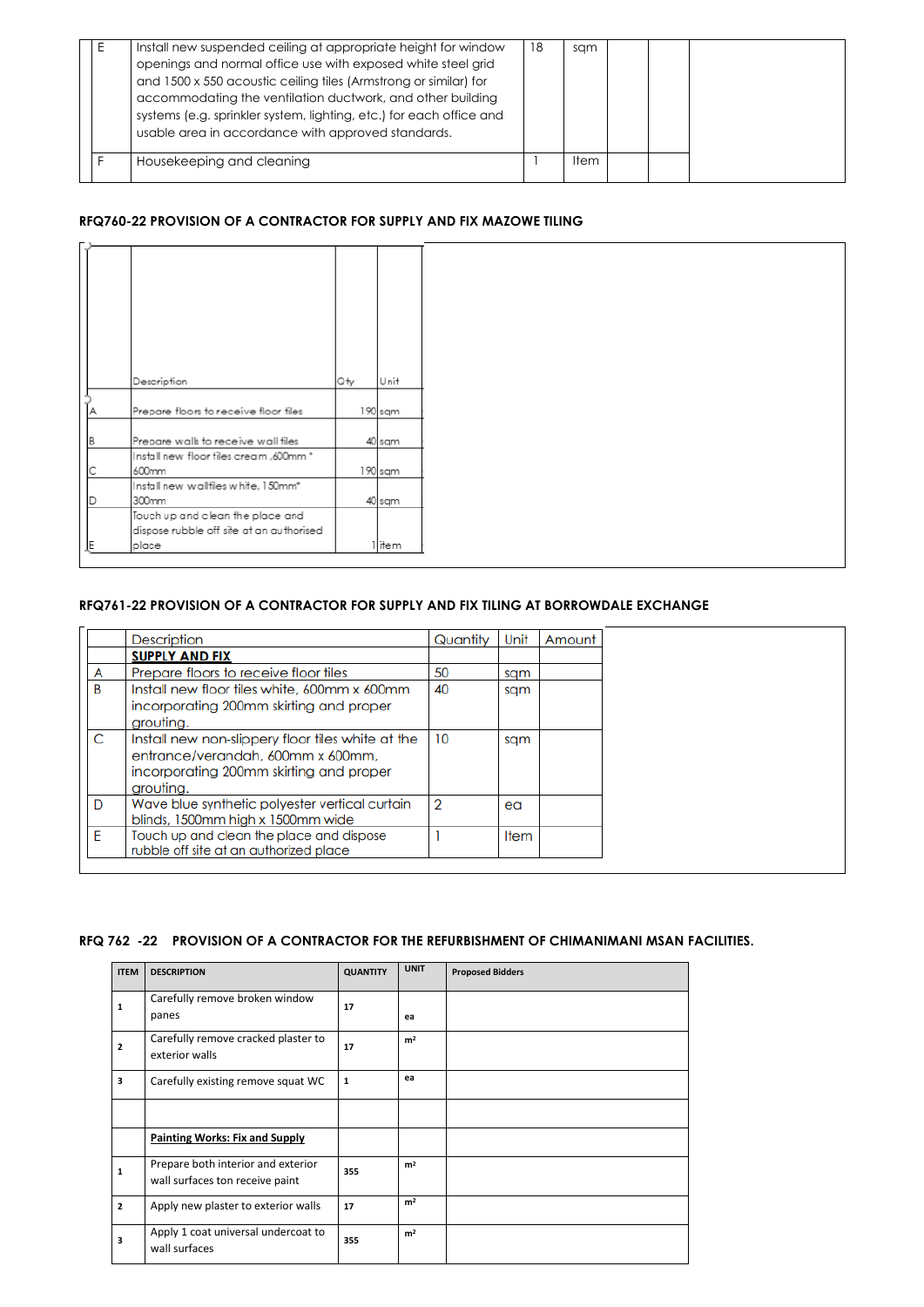| 4                       | Apply 2 coats pva white to interior<br>wall surfaces                                                                                                                                                                                                                                                                                                               | 250          | m <sup>2</sup> |  |
|-------------------------|--------------------------------------------------------------------------------------------------------------------------------------------------------------------------------------------------------------------------------------------------------------------------------------------------------------------------------------------------------------------|--------------|----------------|--|
| 5                       | Apply 2 coats pva TelOne grey to<br>exterior wall surfaces                                                                                                                                                                                                                                                                                                         | 105          | m <sup>2</sup> |  |
| 6                       | Apply pva ceiling white to interior<br>roof surfaces                                                                                                                                                                                                                                                                                                               | 50           | m <sup>2</sup> |  |
| $\overline{\mathbf{z}}$ | Apply roof and stoep brilliant blue<br>exterior roof surfaces                                                                                                                                                                                                                                                                                                      | 50           | m <sup>2</sup> |  |
| 8                       | Apply 2 coats roof and stoep black<br>to exterior walls skirting                                                                                                                                                                                                                                                                                                   | 16           | m <sup>2</sup> |  |
| 9                       | Apply 2 coats gloss enamel white to<br>door/window frames and<br>gutter/down pipe surfaces                                                                                                                                                                                                                                                                         | 20           | m <sup>2</sup> |  |
| 10                      | Apply gloss enamel grey to door<br>surfaces                                                                                                                                                                                                                                                                                                                        | 34           | m <sup>2</sup> |  |
|                         |                                                                                                                                                                                                                                                                                                                                                                    |              |                |  |
|                         | PLUMBING/SANITARY: Fix and<br><b>Supply</b>                                                                                                                                                                                                                                                                                                                        |              |                |  |
|                         | <b>NOTE:</b>                                                                                                                                                                                                                                                                                                                                                       |              |                |  |
|                         | ALL PIPES TO BE CHASED IN NOT<br><b>SURFACE MOUNTED</b>                                                                                                                                                                                                                                                                                                            |              |                |  |
| $\mathbf{1}$            | New Betta Dune Top Flush Toilet<br>Suite, Ceramic, comprising wash<br>down pan with "P" trap and black<br>plastic double flap seat; 9 litre<br>cistern complete with ball valve,<br>siphon and overflow connection,<br>etc. fixed in position to wall, and<br>bedding pan level in cement mortar<br>on floor including jointing to waste<br>pipes and water supply | $\mathbf{1}$ | ea             |  |
| $\mathbf{2}$            | Connect newly installed waste<br>drainage and sewer to existing<br>system                                                                                                                                                                                                                                                                                          | 1            | Item           |  |
|                         |                                                                                                                                                                                                                                                                                                                                                                    |              |                |  |
|                         | <b>Glazing: Fix and Supply</b>                                                                                                                                                                                                                                                                                                                                     |              |                |  |
| $\mathbf{1}$            | Clear glass 460mm x 285mm                                                                                                                                                                                                                                                                                                                                          | 6            | ea             |  |
| $\mathbf{2}$            | Clear glass 435mm x 275mm                                                                                                                                                                                                                                                                                                                                          | 5            | ea             |  |
| 3                       | Obscure glass 460mm x 285mm                                                                                                                                                                                                                                                                                                                                        | 3            | ea             |  |
| $\overline{4}$          | Obscure glass 435mm x 275mm                                                                                                                                                                                                                                                                                                                                        | 3            | ea             |  |
|                         |                                                                                                                                                                                                                                                                                                                                                                    |              |                |  |
|                         | <b>Perimeter Fence Painting: Fix and</b><br><b>Supply</b>                                                                                                                                                                                                                                                                                                          |              |                |  |
|                         | Apply 1 coat silver shine to the<br>perimeter fence, top guard wire and<br>posts measuring 74m (L) x 1.8m (H)                                                                                                                                                                                                                                                      | 1            | item           |  |
|                         |                                                                                                                                                                                                                                                                                                                                                                    |              |                |  |
|                         | <b>Housekeeping and Cleaning</b>                                                                                                                                                                                                                                                                                                                                   | $\mathbf{1}$ | Item           |  |

#### **RFQ763 -22 SUPPLY AND DELIVERY OF PLUMBING MATERIALS FOR SHAMVA EXCHANGE**

| <b>ITEM</b>    | <b>DESCRIPTION</b> | <b>UNIT</b> | <b>QUANTITY</b> | <b>Proposed Bidders</b> |
|----------------|--------------------|-------------|-----------------|-------------------------|
| 1              | Tapes              | No          | 2               |                         |
| $\overline{2}$ | 40mm saddle pvc    | No          |                 |                         |
| 3              | 25mm vsp           | No          | 2               |                         |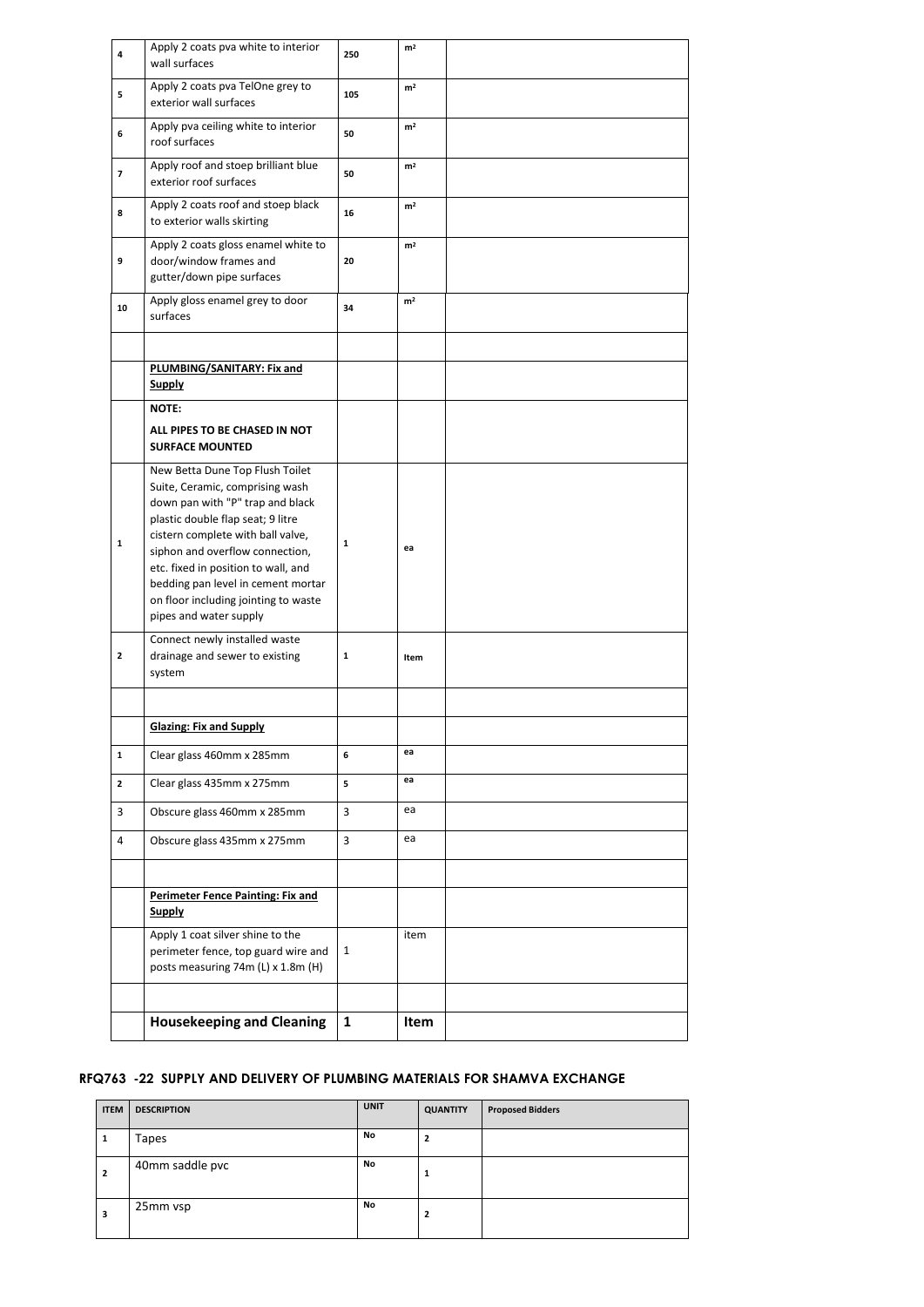| 4 | 25mm x 6m pipes pvc     | No   | 3 |  |
|---|-------------------------|------|---|--|
| 5 | 200mls solvent cement   | Item | 1 |  |
| 6 | 15-20mm reducing socket | No   | 1 |  |
| 7 | 15-20mm reducing bush   | No   | 1 |  |
| 8 | 15mm G I pipe           | No.  | 1 |  |

## **RFQ764 -22 PROVISION OF A CONTRACTOR FOR TILLING AT TELONE CENTRE FOR LEARNING (TCFL)**

| <b>Works</b>            | <b>Description</b>   Type<br>of works                |                          | <b>Quantity</b> Tile size |             |
|-------------------------|------------------------------------------------------|--------------------------|---------------------------|-------------|
| Tiling of<br>Classrooms | Tiling of 8<br>classrooms<br>measuring<br>120m2 each | Ceramic<br>(cream/white) |                           | 600 x 600mm |

#### **RFQ765 -22 SUPPLY AND DELIVERY OF PLUMBING MATERIALS FOR BINDURA EXCHANGE**

| <b>ITEM</b>    | <b>DESCRIPTION</b>           | <b>UNIT</b> | <b>QUANTITY</b> |  |
|----------------|------------------------------|-------------|-----------------|--|
| 1              | 20 mm G.M.S pipes            | no          | 8               |  |
| $\overline{2}$ | 20 mm G.M.S plain<br>sockets | no          | 7               |  |
| 3              | 20 mm G.M.S elbows           | no          | 12              |  |
| 4              | 20mm G.M.S Tee               | no          | $\mathbf{1}$    |  |
| 5              | 20 mm G.M.S union<br>sockets | no          | $\overline{2}$  |  |
| 6              | 20 mm stop cocks             | no          | $\mathbf{1}$    |  |
| 7              | 20mm G.M.S nipples           | no          | $\overline{4}$  |  |
| 8              | <b>Thread Tap Roll</b>       | no          | 8               |  |

## **RFQ 766 -22 PROVISION OF A CONTRACTOR FOR REFURBISHMENT OF VICTORIA FALLS EXCHANGE**

| <b>ITEM</b> | <b>DESCRIPTION</b>                                                                     | <b>UoM</b>     | <b>QTY</b>     | <b>RATE</b> | <b>AMOUNT</b> | Proposed<br><b>Bidders</b> |
|-------------|----------------------------------------------------------------------------------------|----------------|----------------|-------------|---------------|----------------------------|
|             | VICTORIA FALLS EXCHANGE REFURBISHMENT                                                  |                |                |             |               |                            |
|             | <b>EXTERNAL WORKS</b>                                                                  |                |                |             |               |                            |
|             | <b>BILL NO. 1</b>                                                                      |                |                |             |               |                            |
|             | <b>PARKING AND PAVING</b>                                                              |                |                |             |               |                            |
|             | <b>Surface Preparation</b>                                                             |                |                |             |               |                            |
|             | Remove, scarify and compact the existing tarmac                                        |                |                |             |               |                            |
|             | surfaces including the disposal of rubble on to a site to                              |                |                |             |               |                            |
|             | be found by the contractor.                                                            | m <sub>2</sub> | 500            |             |               |                            |
|             | <b>Antproofing and weedkiller</b>                                                      |                |                |             |               |                            |
|             | Approved antproofing and weed killer solution on sand                                  |                |                |             |               |                            |
| A           | bed under pavings.                                                                     | m <sub>2</sub> | 500            |             |               |                            |
|             | 25MPa Mass concrete                                                                    |                |                |             |               |                            |
| C           | Edging between kerb and interlocking                                                   | m <sub>3</sub> | $\overline{2}$ |             |               |                            |
|             | Finishing top surfaces of concrete with a power float<br>and a coarse hard grass broom |                |                |             |               |                            |
| D           | Edging to kerbs etc not exceeding 300mm wide                                           | m <sub>2</sub> | 8              |             |               |                            |